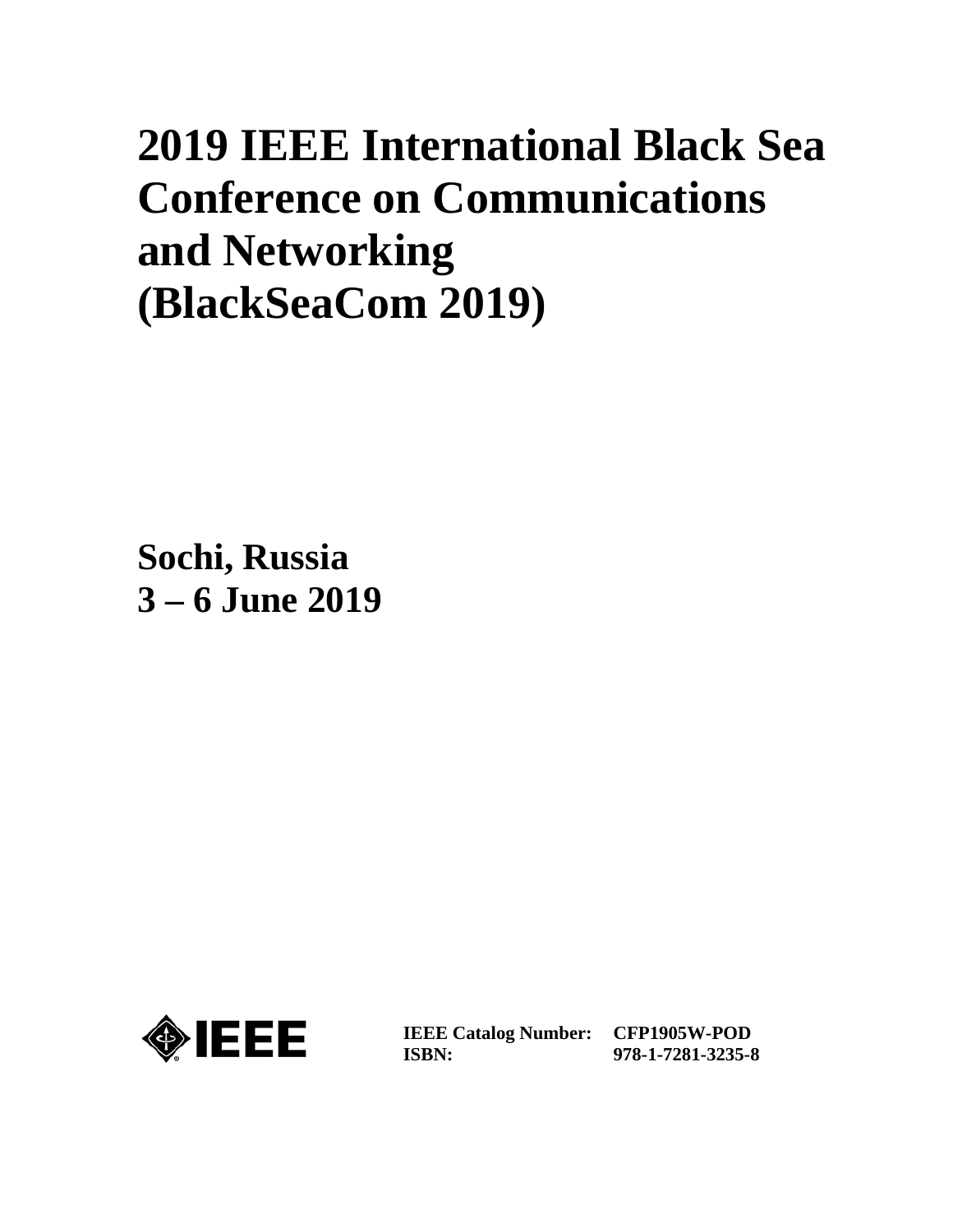#### **Copyright © 2019 by the Institute of Electrical and Electronics Engineers, Inc. All Rights Reserved**

*Copyright and Reprint Permissions*: Abstracting is permitted with credit to the source. Libraries are permitted to photocopy beyond the limit of U.S. copyright law for private use of patrons those articles in this volume that carry a code at the bottom of the first page, provided the per-copy fee indicated in the code is paid through Copyright Clearance Center, 222 Rosewood Drive, Danvers, MA 01923.

For other copying, reprint or republication permission, write to IEEE Copyrights Manager, IEEE Service Center, 445 Hoes Lane, Piscataway, NJ 08854. All rights reserved.

## *\*\*\* This is a print representation of what appears in the IEEE Digital Library. Some format issues inherent in the e-media version may also appear in this print version.*

| <b>IEEE Catalog Number:</b> | CFP1905W-POD      |
|-----------------------------|-------------------|
| ISBN (Print-On-Demand):     | 978-1-7281-3235-8 |
| ISBN (Online):              | 978-1-7281-3234-1 |

#### **Additional Copies of This Publication Are Available From:**

Curran Associates, Inc 57 Morehouse Lane Red Hook, NY 12571 USA Phone: (845) 758-0400 Fax: (845) 758-2633 E-mail: curran@proceedings.com Web: www.proceedings.com

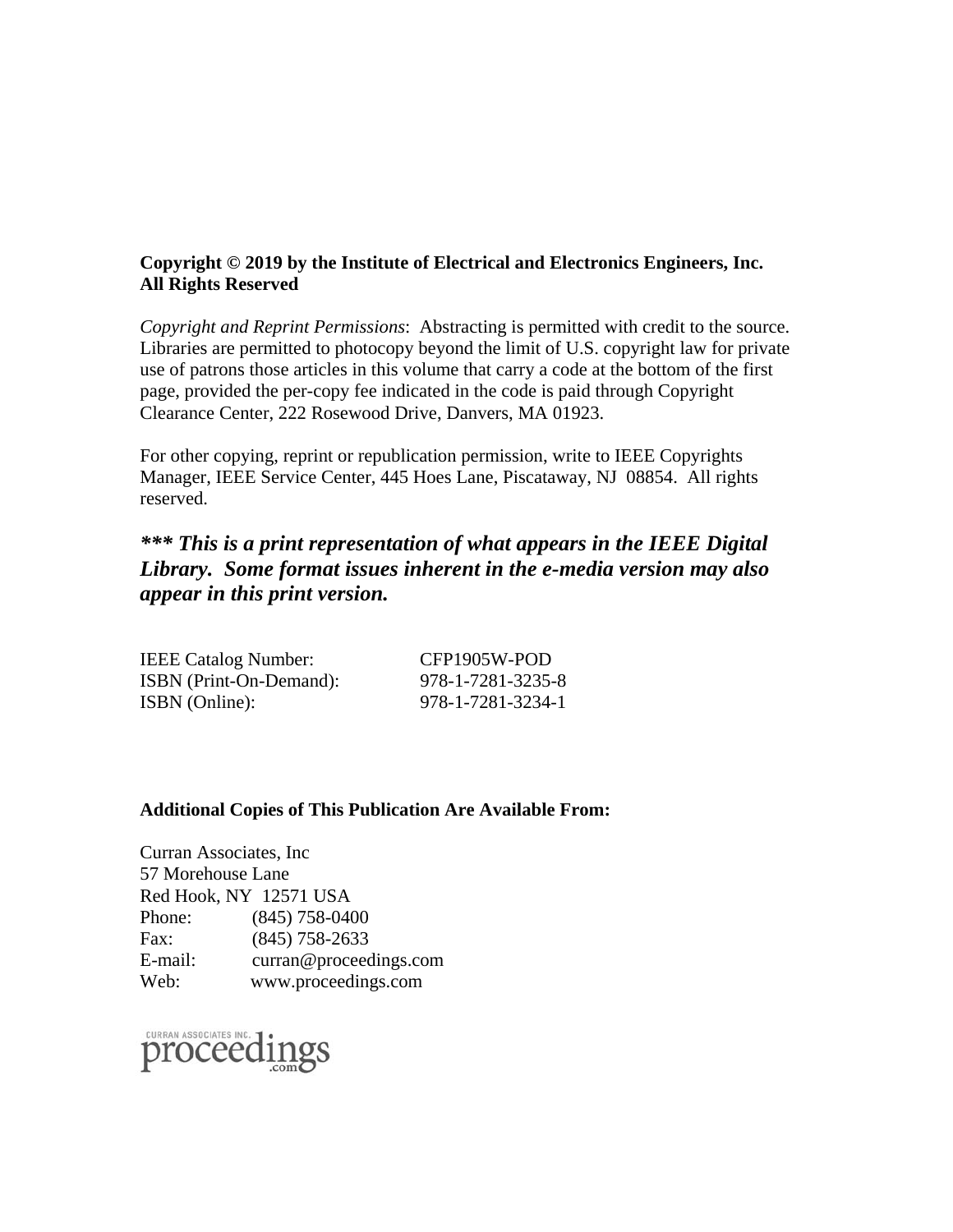## Tuesday, June 4 9:00 - 10:40

## **FP: Resource Allocation**

Chair: Luis Suárez (Huawei Moscow Research Center, Russia)

**Analysis of YouTube DASH Traffic.....1** 

.<br>Kamila Ragimova (Moscow Institute of Physics and Technology, Russia); Vyacheslav Loginov and Evgeny Khorov (IITP RAS, Russia)

Resource Allocation for Downlink OFDMA in Underwater Visible Light Communications.....6 Mohammed Elamassie (Özyeğin Üniversitesi, Turkey); Mehdi Karbalayghareh (Özyeğin University, Turkey); Farshad Miramirkhani (Isik University, Turkey);<br>Mohammed Elamassie (Özyeğin Üniversitesi, Turkey); Mehdi Karbalayghareh Qatar, USA)

Efficient Recurrent Low-Latency Scheduling in IEEE 802.15.4e TSCH Networks.....12 Glenn Daneels (University of Antwerp & Imec, Belgium); Steven Latré (University of Antwerp - imec, Belgium); Jeroen Famaey (University of Antwerp & Imec, Belgium)

Cloud-based Management of Energy-Efficient Dense IEEE 802.11ax Networks...  $\mathcal{Q}$  . 18 Evgeny Khorov and Anton Kiryanov (IITP RAS, Russia); Aleksandr Krotov (The Institute for Information Transmission Problems, Russia)

Energy-Efficient Rotary-Wing UAV Deployment Under Flight Dynamics and QoS Constraints.....23<br>Uygar Demir (Hacettepe University, Turkey); Merve Ipek (Aselsan, Turkey); Cenk Toker and Özgür Ekici (Hacettepe University, Turke

# Tuesday, June 4 16:00 - 16:40

#### FP: MIMO

Diversity Gain Analysis of Underwater Vertical MIMO VLC Links in the Presence of Turbulence.....28 Anıl Yılmaz and Mohammed Elamassie (Özyeğin Üniversitesi, Turkey); Murat Uysal (Ozyegin University, Turkey)

Reduced Redundancy Indexing for Beam-Time Delay CSI Compression in 5G FDD Massive MIMO Systems.....34 Luis Suárez, Alexander Sherstobitov and Vladimir Lyashev (Huawei Moscow Research Center, Russia)

## Tuesday, June 4 16:40 - 17:40

### FP: Security

About the Use of a New Set of Ouadriphase Sequences for Increasing Security of PMR over LTE Primary Synchronization.....39 Claudio Sacchi (University of Trento, Italy)

Prevention of false data injections in smart infrastructures.....45 Maxim Kalinin and Vasiliy Krundyshev (Peter the Great St. Petersburg Polytechnic University, Russia)

On Lightweight Method for Intrusions Detection in the Internet of Things.....50 Vladimir V. Shakhov and Insoo Koo (University of Ulsan, Korea)

# Wednesday, June 5 9:00 - 9:40

## FP: Internet of Things

Chair: Cenk Toker (Hacettepe University, Turkey)

Estimating the sustainability of cyber-physical systems based on spectral graph theory.....55 Evgeny Pavlenko, Dmitry Zegzhda and Anna Shtyrkina (Peter the Great St. Petersburg Polytechnic University, Russia)

Performance Analysis of MM-SPEED Routing Protocol Implemented in 6LoWPAN Environment.....60 Georgi Iliev, Kamelia Nikolova and Ravinder Beniwal (Technical University of Sofia, Bulgaria)

# Wednesday, June 5 9:40 - 10:40

#### **FP: MAC**

Chair: Claudio Sacchi (University of Trento, Italy)

IEEE 802.11ba - Extremely Low Power Wi-Fi for Massive Internet of Things - Challenges, Open Issues, Performance Evaluation.....65 Dmitry Bankov, Evgeny Khorov, Andrey Lyakhov and Ekaterina Stepanova (IITP RAS, Russia

Performance Analysis of LBT with Limited Reservation Signal Duration for Fair LTE-LAA/Wi-Fi Coexistence.....70 Vyacheslav Loginov and Andrey Lyakhov (IITP RAS, Russia); Vyacheslav Zhdanovskiy (IITP RAS, MIPT, Russia)

An Experimental Study of a novel MAC protocol using UHF- RFID Passive Backscatter Modulation for Brain Computer Interface (BCI) Applications...75

...<br>Albena Mihovska (Aarhus University, Denmark); Harshini Harikrishnan (SDSU, USA); Mahasweta Sarkar and Santosh V Nagaraj (San Diego State University, USA)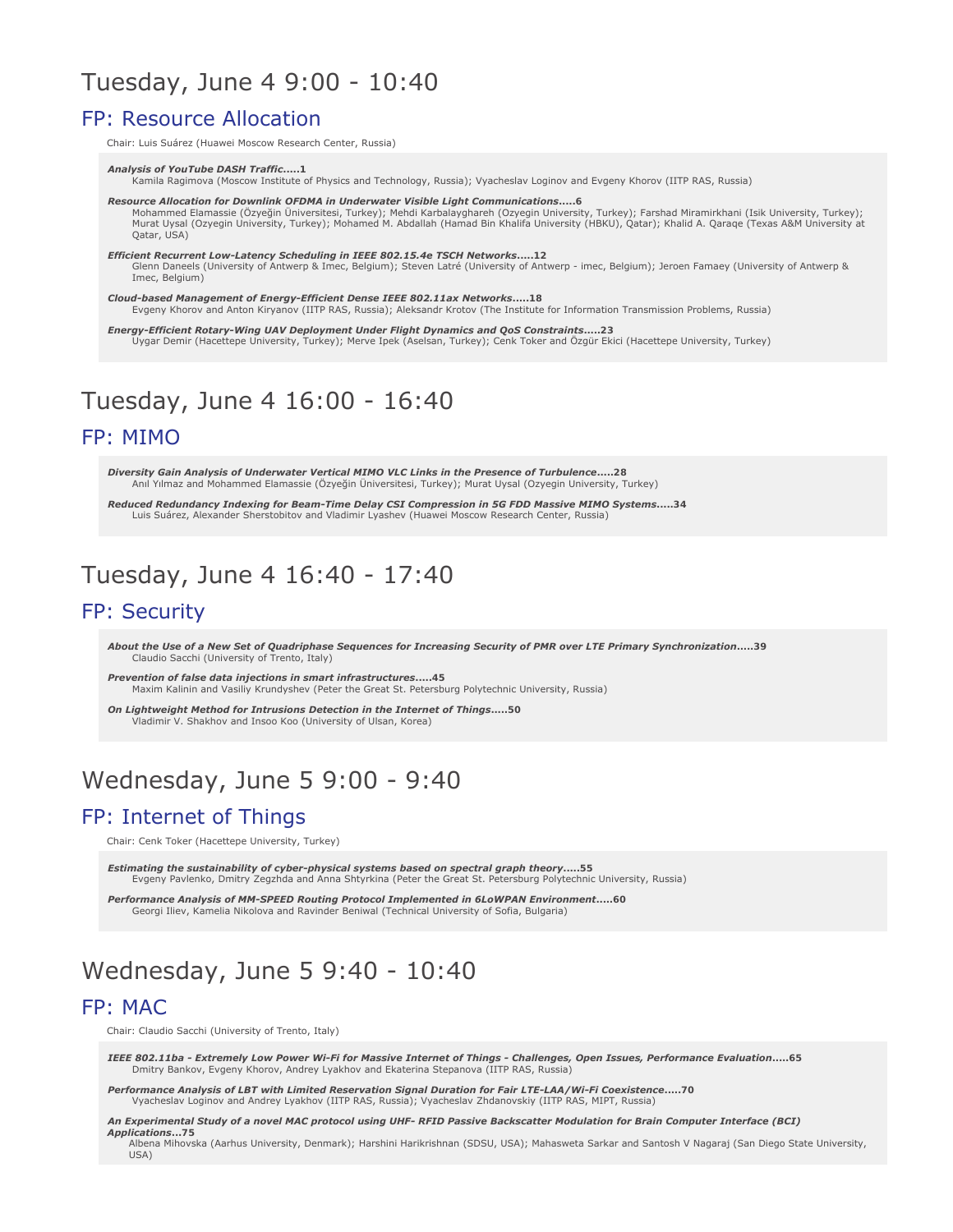# Wednesday, June 5 12:00 - 12:30

## SP: Coding Theory

Chair: Igor V. Zhilin (Institute for Information Transmission Problems, Russia)

**Signal-Code Construction Based on Codes on Gilbert-Varshamov Bound for Multiple Access System over Vector-Disjunctive Channel.....80<br>Anastasiia Smeshko (Institute for Information Transmission Problems & Moscow Institute o** Information Transmission Problems & National Research University Higher School of Economics, Russia)

*5;,93,(=,+@\*30\*96<7,\*6476:0;065,5.;/+(7;0=,# 6+,:.....83* German Svistunov (Huawei Technologies, Russia); Vasiliy Usatyuk (Huawei Technologies Co. & South-West University, Russia)

# Wednesday, June 5 14:00 - 15:00

## SP: BlockChain and Security

Chair: Pierluigi Gallo (University of Palermo, Italy)

**Avalanche blockchain protocol for distributed computing security.....86<br>Dmitry Dmitrievich Tanana (Ural Federal University, Russia)** 

**Building a Private Currency Service Using Exonum.....89** 

Darya Korepanova (Bitfury, Russia); Maria Nosyk and Alex Ostrovsky (Bitfury, Ukraine); Yury Yanovich (Institute for Information Transmission Problems,  $R<sub>II</sub>$ ssia)

**Using GRU neural network for cyber-attack detection in automated process control systems.....92<br>Daria Lavrova, Anastasiia Yarmak and Dmitry Zegzhda (Peter the Great St. Petersburg Polytechnic University, Russia)** 

Benefits of Physical Layer Security to Cryptography: Tradeoff and Applications.....95 Lorenzo Mucchi and Francesca Nizzi (University of Florence, Italy); Tommaso Pecorella (Università degli Studi di Firenze, Italy); Romano Fantacci (University of Florence, Italy); Flavio Esposito (Saint Louis University, USA)

# Wednesday, June 5 15:00 - 15:30

#### **SP: Services**

Chair: Andrey Lyakhov (IITP RAS, Russia)

*69405.6-"4(9;0;@!,:0+,5;0.0;(3+,5;0;@(:,+5;/,0;@"6<9\*,:5(3@:0:.....98* Nikolay Teslya, Igor Ryabchikov and Sergey Mikhailov (ITMO University, Russia)

*Improving Performance of Web Services in 5G New Radio Systems.....101* Ilya Gerasin (IITP RAS, MIPT, Russia); Artem Krasilov (IITP RAS, NRU HSE, Russia)

# Wednesday, June 5 16:00 - 17:45

## SP: Internet of Things

Chair: Artem Krasilov (IITP RAS, NRU HSE, Russia)

*0.0;(3"0.5(.,,9:65(30A(;065-69"4(9;0;@(169!,8<09,4,5;:(5+7796(\*/.....104* Nikolay Shilov (SPIIRAS, Russia); Oksana Smirnova (SPIIRAS Hi-Tech Research and Development Office Ltd, Russia); Polina Morozova and Nikolay Turov<br>(ITMO University, Russia); Maksim Shchekotov (SPIIRAS, Russia); Nikolay Tes

*)(;;,9@30-,;04,\*647(90:65),;>,,569(&(5+&09,3,::<::4(9;4,;,9:.....107* Lorenzo Vangelista (University of Padova, Italy); Luca Dell'Anna (Independent Consultant, Italy); Pierpaolo Palazzoli (A2ASmartCity, Italy)

**OFDMA Resource Allocation for Real-Time Applications in IEEE 802.11ax Networks.....110** Evgeny Avdotin (IITP RAS & MIPT, Russia); Dmitry Bankov, Evgeny Khorov and Andrey Lyakhov (IITP RAS, Russia)

**LTE-Based Network Virtualization Schemes Adaptation for M2M Deployments.....113** Sylvia Gendy and Yasser Gadallah (The American University in Cairo, Eqypt)

*0:;90)<;,+!,05-69\*,4,5;,(9505.3.690;/4-695,9.@(9=,:;05.",5:69,;>692:.....116* Hanan Al-Tous and Imad Barhumi (United Arab Emirates University, United Arab Emirates)

AOA Measurement Processing for Positioning using Unmanned Aerial Vehicles.....119 Grigoriy Fokin (The Bonch-Bruevich St. Petersburg State University of Telecommunications, Russia)

*BIoMT: Blockchain for the Internet of Medical Things.....122* Mohamed Seliem (University of Louisiana at Lafayette, USA); Khalid Elgazzar (University of Ontario Institute of Technology, Canada)

# Thursday, June 6 9:00 - 10:40

## FP: Applications

Chair: Nikolay Teslya (ITMO University, Russia)